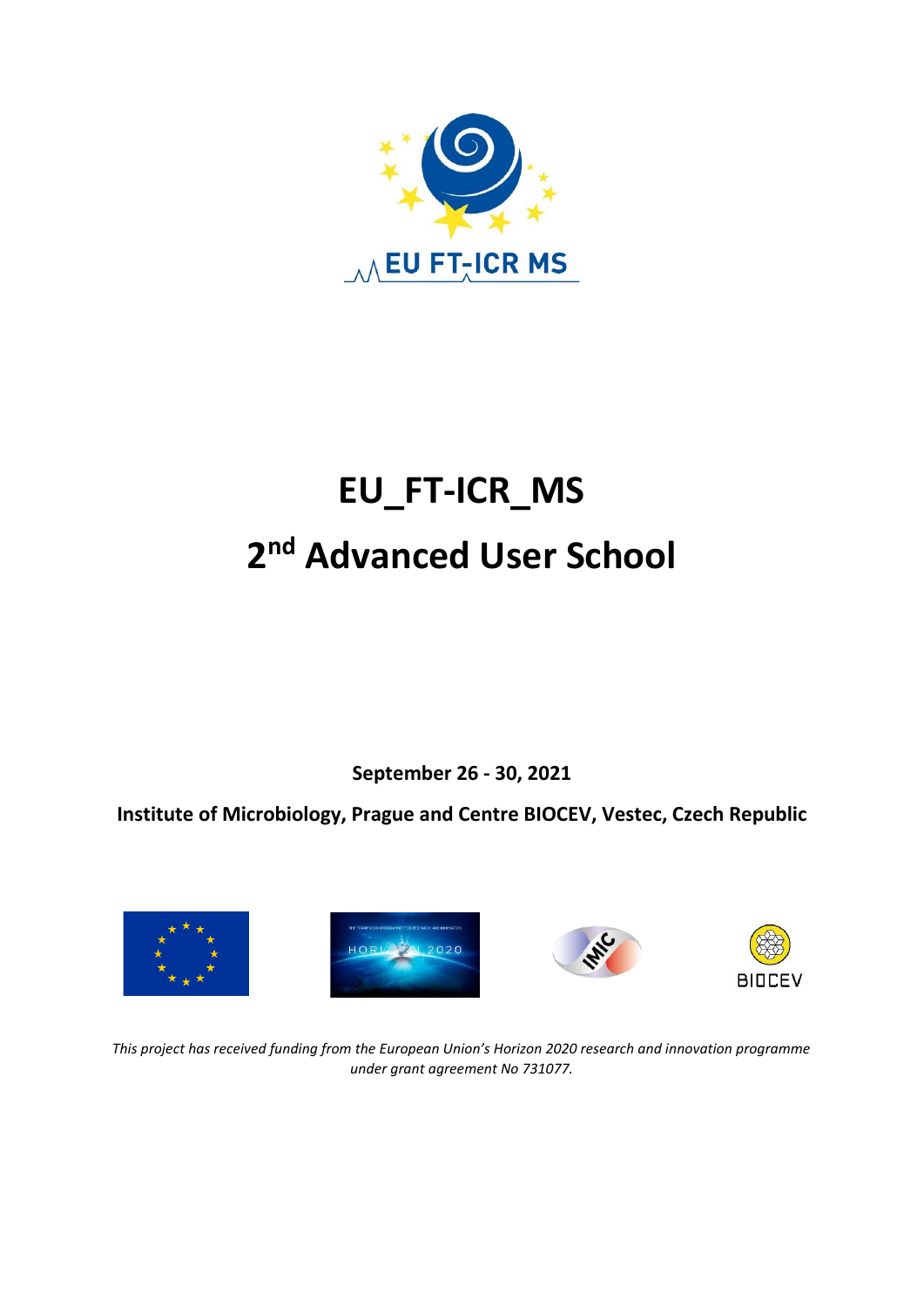

**EU\_FT-ICR\_MS 2 nd Advanced Users School**



**Prague, 26 - 30 September 2021**

## **Program**

## **26th September, Sunday**

- 16:00 18:00 Registration @ IMIC hotel EMMY, Prague
- 18:00 21:00 Welcome reception @ Restaurant "On the green meadow", Prague

## **27th September, Monday**

- 8:30 9:00 Opening
- 9:00 10:20 **Carlos Afonso "The beautiful friendship of IMS and FT-ICR mass spectrometry for complex mixtures analysis"**
- 10:20 10:40 Coffee break
- 10:40 12:00 **Carlos Cordeiro "Metabolomics - Revealing the Biochemical Fingerprints of Life"**
- 12:00 13:00 Lunch
- 13:00 14:20 **Guillaume Van der Rest "Combination of FT-ICR mass spectrometry and spectroscopy for the characterization of ion structures"**
- 14:20 15:40 **Maria Elisa Crestoni "Exploring the intrinsic properties of bioinorganic complexes by Ion-Molecule Reactions"**
- 15:40 16:00 Coffee break
- 16:00 17:20 **Christopher Rüger "Ionization schemes and techniques in FT-ICR MS: From commercial towards customized solutions"**
- 17:20 18:30 Short presentations of participants
- 18:30 21:00 Dinner and poster section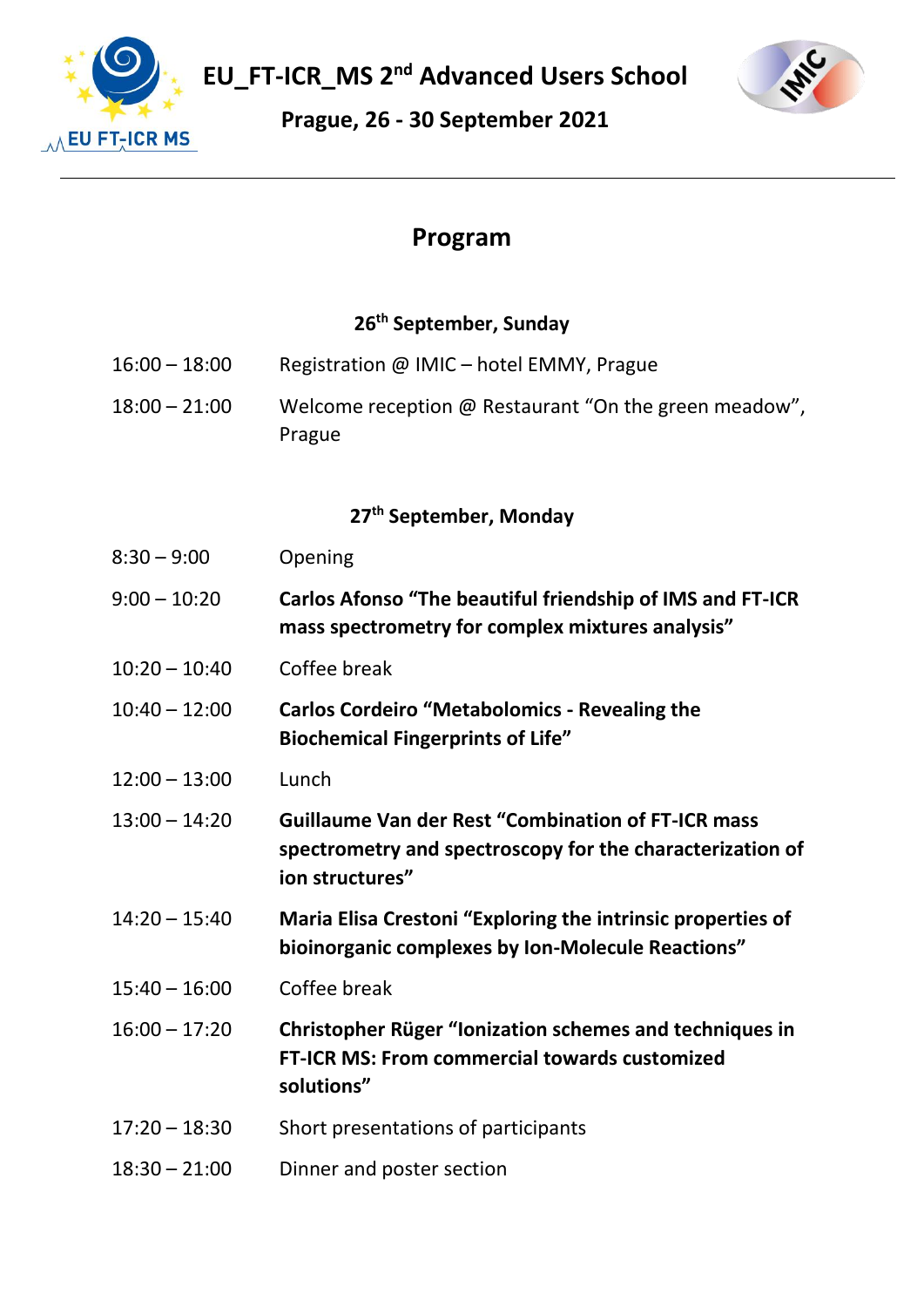

**EU\_FT-ICR\_MS 2 nd Advanced Users School**

**Prague, 26 - 30 September 2021**

# **28th September, Tuesday**

#### **9:00 – 10:20**

#### **Group A**: **Petr Man and Petr Novák "Structural proteomics – Hydrogen-deuterium exchange and stable covalent labeling"**

**Group B:** Hands on – FT-ICR MS sample analysis / Top down of proteins / Data interpretation

**Group C:** Guided tour – Imaging methods (Fluorescence and Electron microscopy) and Structural biology (Structural mass spectrometry, X-ray crystallography, Small angle X-ray scattering and biophysical techniques)

#### **10:20 – 11:40**

**Group A**: Guided tour – Imaging methods (Fluorescence and Electron microscopy) and Structural biology (Structural mass spectrometry, X-ray crystallography, Small angle X-ray scattering and biophysical techniques)

**Group B:** Hands on – FT-ICR MS sample analysis / Top down of proteins / Data interpretation

**Group C: Petr Man and Petr Novák "Structural proteomics – Hydrogen-deuterium exchange and stable covalent labeling"**

#### **11:40 – 13:00**

**Group A**: Hands on – FT-ICR MS sample analysis / Top down of proteins / Data interpretation

**Group B:** Guided tour – Imaging methods (Fluorescence and Electron microscopy) and Structural biology (Structural mass spectrometry, X-ray crystallography, Small angle X-ray scattering and biophysical techniques)

#### **Group C: Petr Man and Petr Novák "Structural proteomics – Hydrogen-deuterium exchange and stable covalent labeling"**

| $13:00 - 14:00$ | Lunch                               |
|-----------------|-------------------------------------|
| $14:00 - 17:30$ | Sightseeing tour "Karlštejn castle" |
| $19:00 - 23:00$ | Boat trip and course dinner         |